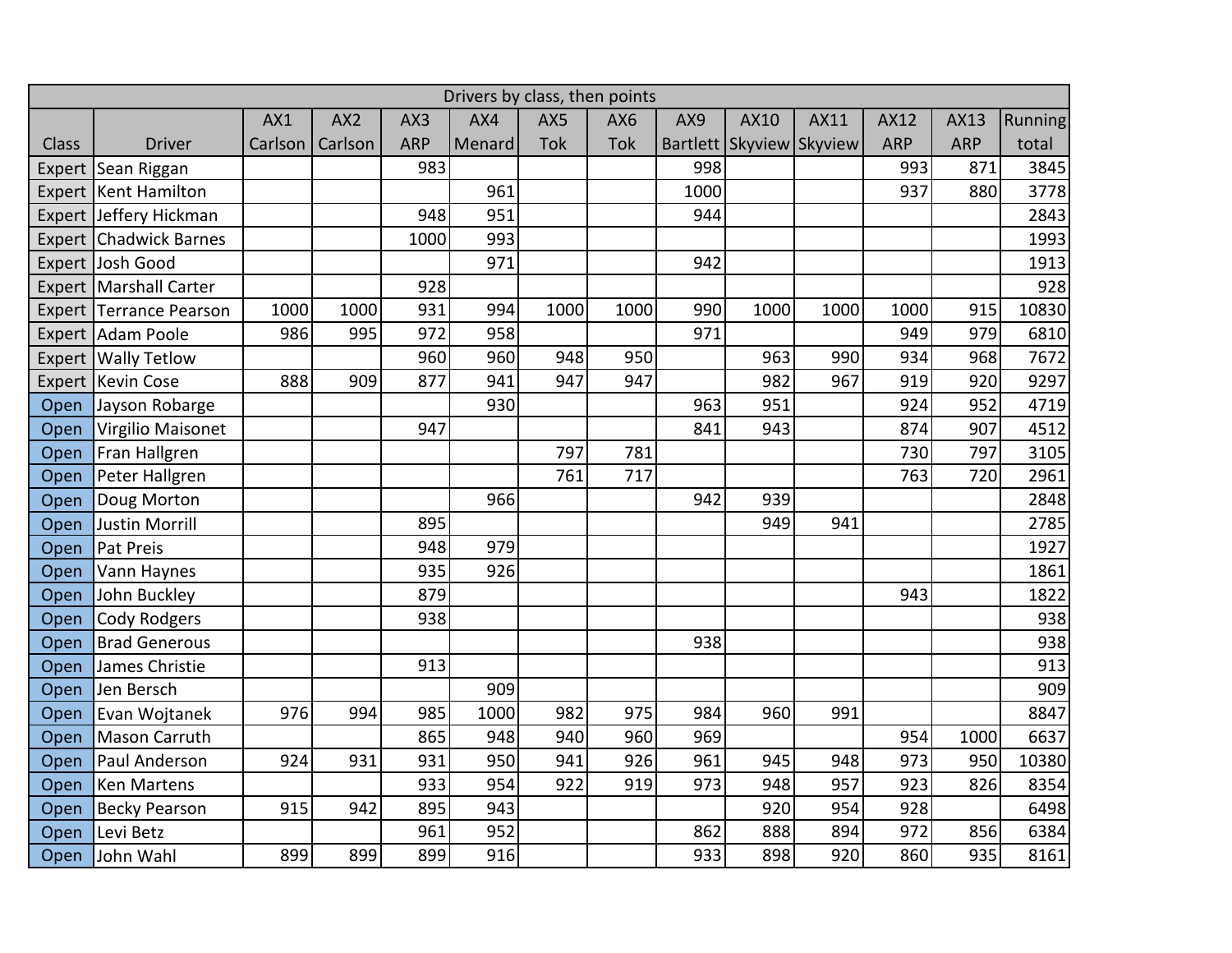|               | Novice Nathan Young        | 895 | 913 | 906 |     |     |     | 930 |     |     |     |     | 3643 |
|---------------|----------------------------|-----|-----|-----|-----|-----|-----|-----|-----|-----|-----|-----|------|
|               | Novice John Cox            |     |     |     |     |     |     | 937 | 890 | 908 | 850 |     | 3585 |
|               | Novice Rachael Chadwick    |     |     |     | 837 |     |     |     | 867 | 862 |     | 780 | 3346 |
|               | Novice   Will Flanders     | 758 | 757 |     |     | 678 | 676 |     |     |     |     |     | 2869 |
|               | Novice Robert Finkbiner    |     | 887 |     |     |     |     |     | 920 | 922 |     |     | 2729 |
|               | Novice Randel Malijan      |     |     | 901 |     |     |     | 932 |     |     |     | 846 | 2679 |
|               | Novice Michael Vailencour  |     |     |     | 859 |     |     |     |     |     | 899 | 897 | 2655 |
| <b>Novice</b> | Lisa Feltz                 |     |     | 830 | 884 |     |     | 891 |     |     |     |     | 2605 |
|               | Novice Daniel Feltz        |     |     | 849 | 914 |     |     | 840 |     |     |     |     | 2604 |
|               | Novice Brian Evans         |     |     |     | 923 |     |     |     |     |     | 777 | 834 | 2534 |
|               | Novice Brent Karnaghon     |     |     | 823 |     | 854 | 853 |     |     |     |     |     | 2531 |
|               | <b>Novice Davin Turney</b> |     |     |     | 902 |     |     |     | 804 |     | 819 |     | 2525 |
|               | Novice Kavyn Yah           |     |     |     |     |     |     | 876 |     |     | 860 | 778 | 2514 |
|               | Novice Wayne Curtis        |     |     |     | 832 |     |     |     |     |     | 819 | 855 | 2507 |
|               | Novice Brian Petty         |     |     |     | 968 |     |     | 979 |     |     |     |     | 1948 |
|               | Novice Ricardy Achille     | 858 | 883 |     |     |     |     |     |     |     |     |     | 1740 |
|               | Novice Paul Oelrich        |     |     |     |     |     |     |     | 856 | 870 |     |     | 1725 |
|               | <b>Novice Chuck Wormus</b> | 839 | 856 |     |     |     |     |     |     |     |     |     | 1695 |
|               | Novice Jarod Keefe         |     |     | 832 | 859 |     |     |     |     |     |     |     | 1691 |
|               | Novice Brenden Farr        | 815 | 844 |     |     |     |     |     |     |     |     |     | 1659 |
|               | Novice Payten Hamilton     |     |     |     |     |     |     | 828 |     |     | 821 |     | 1650 |
|               | Novice Bodey Winningham    |     |     | 796 |     |     |     | 834 |     |     |     |     | 1630 |
| <b>Novice</b> | Daren Beard                |     |     |     |     |     |     | 795 |     |     | 825 |     | 1620 |
|               | Novice Peter Johnson       |     | 735 |     |     |     | 856 |     |     |     |     |     | 1592 |
|               | Novice Chandler Swenson    | 683 | 818 |     |     |     |     |     |     |     |     |     | 1501 |
|               | Novice Sterling Muth       | 708 | 679 |     |     |     |     |     |     |     |     |     | 1387 |
| <b>Novice</b> | Cole Lamberts              | 644 | 696 |     |     |     |     |     |     |     |     |     | 1340 |
| <b>Novice</b> | <b>Chris Westervelt</b>    |     |     |     |     |     |     |     |     | 923 |     |     | 923  |
|               | Novice Ryan Raffuse        |     |     |     |     |     |     | 918 |     |     |     |     | 918  |
|               | Novice David Elliott Jr.   |     |     |     | 902 |     |     |     |     |     |     |     | 902  |
| <b>Novice</b> | Cedrick O'Rourke           |     |     |     |     |     |     |     |     | 891 |     |     | 891  |
|               | Novice Christofer Hinz     |     |     |     |     |     |     |     |     | 888 |     |     | 888  |
|               | Novice Megan Anderson      |     |     |     |     |     |     |     |     | 886 |     |     | 886  |